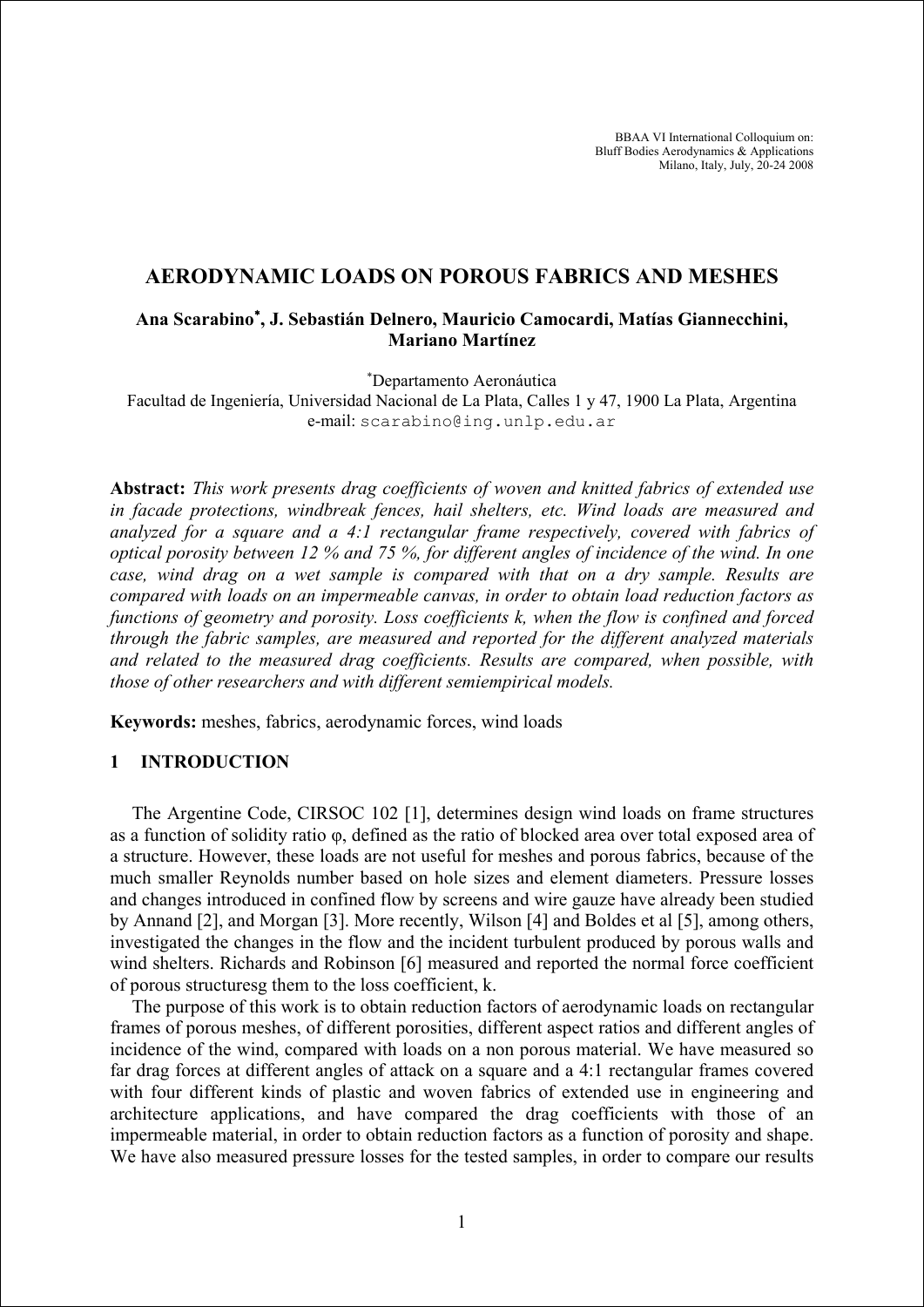with those and with the semiempirical models reported in [6]. Drag and lift forces will be measured in the next weeks for these samples on frames of three different aspect ratios at different angles of incidence. The influence of porosity, Reynolds number and geometry will be analysed and discussed.

### **2 METHODOLOGY**

Samples of different meshed fabrics were tested in the wind tunnel of the Department of Aeronautics, School of Engineering, Universidad Nacional de La Plata, Argentina. Each fabric covered two different frames, one square and other rectangular with an aspect ratio of 4:1, with a maximum blockage factor of 0.15. This value was considered low enough to disregard any corrections for this effect. For each mesh the optical porosity β, defined as the ratio between open area and total area, was measured by means of pixel counting in high contrast photographs, as shown in figure 1:

| HHHHHMWWWWW |           |                                | **************************                                                                                                                              |
|-------------|-----------|--------------------------------|---------------------------------------------------------------------------------------------------------------------------------------------------------|
|             |           |                                | <b><i><u>AARAAAAAAAFABAB</u></i></b>                                                                                                                    |
|             |           | <b>THE MOMMMMMM</b>            | <u>U. Secondo de Componentación de Partido de Componentación de la componentación de la componentación de la compo</u><br><b>1712101010101010101010</b> |
|             | HAMMYMMAR | <b>VALUE OF BUDGEON AVAILA</b> | <del></del>                                                                                                                                             |
|             |           | HYWWWWW.                       |                                                                                                                                                         |

Figure 1: High contrast photographs of the studied meshes. From left to right, the optical porosity and mean pore size are respectively: 75 % - 10mm, 44% - 6mm, 12% - 3mm and 34% - 1mm

As a first step, each frame was settled on the aerodynamic balance without the fabric coverage in order to determine its own aerodynamic drag, for three different wind speeds (5, 10 and 15 m/s) measured with a Dantec Flowmaster anemometer, and for three different angles of incidence (90, 60 and 30 degrees). Later, the same frames, covered with the different meshes, were tested in the same conditions. The difference between the values obtained for the covered and for the uncovered frames was calculated for each case, in order to obtain the aerodynamic force acting on the mesh alone.

The drag coefficient in each case was calculated from the measured drag force, D, from the temperature corrected air density, ρ, and from the wind velocity, V, as:

$$
C_D = \frac{D}{\frac{1}{2}\rho V^2 A_{ref}}\tag{1}
$$

where the reference area,  $A_{ref}$  is the total area enclosed by the frame. The obtained CD values are compared with the ones of a non-porous piece of fabric provided, to obtain the aerodynamic drag reduction factor for each case. The non-porous fabric is an impermeable plastic film, representing the situation of highest aerodynamic load.

For the case of the 34% porosity mesh (1mm. holes), the drag force was measured only for 90°. The test was performed first with the mesh dry and later with it completely wet, in order to measure the influence of this condition.

#### **3 RESULTS**

Table I shows the drag coefficients obtained for the different types of fabric, on the 1:1 and the 4:1 frames, for incidence angles of  $90^{\circ}$  (normal),  $60^{\circ}$  and  $30^{\circ}$ . The percentual dispersion of results measured for different speeds, and their relation with a non-porous piece of fabric in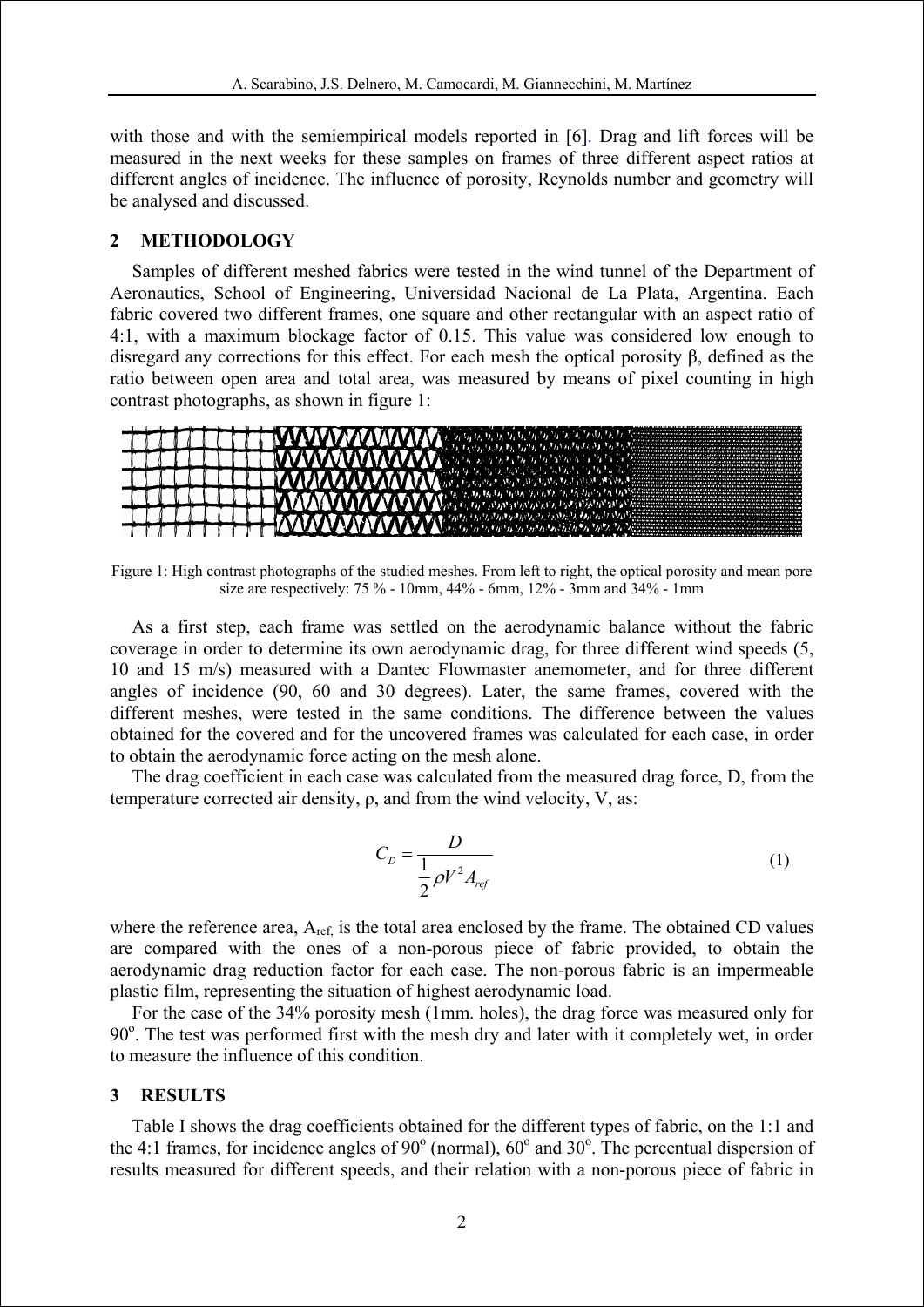the same conditions are also shown. For each case, the mesh is characterized by its optical porosity and for the size and the shape of its pores. In all cases, the variation of Cd with wind velocity was not higher than 13%. Figure 3 shows the results obtained in our experiments and a relation proposed in [6] the  $\beta$  > 0.4 and Cd = 1.

| <b>Mesh</b>                               | <b>Frame</b>  | Incidence<br>Angle<br>(°) | $C_D$ | % dispersion<br>of $C_D$ in tests | $C_D$ /<br>$C_D(imp)$ |
|-------------------------------------------|---------------|---------------------------|-------|-----------------------------------|-----------------------|
| 75%,<br>squares 10mm<br>$k = 1.2$         | <b>Square</b> | 90                        | 0.294 | 11.13                             | 0.139                 |
|                                           |               | 60                        | 0.204 | 6.94                              | 0.129                 |
|                                           |               | 30                        | 0.113 | 7.65                              | 0.166                 |
|                                           | Rectangular   | 90                        | 0.256 | 11.15                             | 0.107                 |
|                                           |               | 60                        | 0.190 | 10.16                             | 0.106                 |
|                                           |               | 30                        | 0.112 | 10.11                             | 0.203                 |
| 44%,<br><b>Triangles 6mm</b><br>$k = 6.7$ | <b>Square</b> | 90                        | 1.469 | 7.56                              | 0.695                 |
|                                           |               | 60                        | 1.010 | 4.19                              | 0.637                 |
|                                           |               | 30                        | 0.365 | 2.71                              | 0.533                 |
|                                           | Rectangular   | 90                        | 1.671 | 8.02                              | 0.696                 |
|                                           |               | 60                        | 1.256 | 6.24                              | 0.703                 |
|                                           |               | 30                        | 0.458 | 3.55                              | 0.830                 |
| 12%,<br>Triangles 3mm.<br>$k = 39.0$      | <b>Square</b> | 90                        | 1.677 | 7.61                              | 0.794                 |
|                                           |               | 60                        | 1.154 | 2.98                              | 0.727                 |
|                                           |               | 30                        | 0.469 | 5.41                              | 0.684                 |
|                                           | Rectangular   | 90                        | 1.813 | 7.67                              | 0.755                 |
|                                           |               | 60                        | 1.297 | 6.16                              | 0.726                 |
|                                           |               | 30                        | 0.446 | 7.67                              | 0.809                 |
| 34%, Dry<br>Square 1mm. $k = 9.8$         | <b>Square</b> | 90                        | 1.745 | 2.32                              | 0.826                 |
|                                           | Rectangular   | 90                        | 1.908 | 8.21                              | 0.795                 |
| 34%, Wet<br>Square 1mm                    | <b>Square</b> | 90                        | 1.984 | 10.71                             | 0.939                 |
|                                           | Rectangular   | 90                        | 1.924 | 12.88                             | 0.802                 |

Table I: Drag coefficients and their relation with the non-porous fabric.

When the flow impacts on a porous frame with an incidence angle different than 90 degrees, two opposite situations are produced: On one hand, the frontal area decreases, and so does the normal component of velocity; on the other hand, the fabric apparent solidity increases. In other words, the mesh apparent optical porosity decreases, as the open area perpendicular to the flow is reduced in the same proportion as the total surface does. However, the area occluded by the mesh threads remains approximately constant. For small displacements of the perpendicular direction, the factor  $(1-\cos^2\theta)$ , where  $\theta$  is the incidence angle, results a good approximation, but in open meshes, this factor considerably underestimates the drag force. Figure 3 shows the variation of  $C_D$  with the incidence angle for the analyzed meshes. Indeed, the perpendicular component of the force must be also considered, what will be carried out for the final version of this work.

Finally, for the thinner mesh -34% porosity and 1mm holes-, a comparison was made between both frames -square and rectangular- for dry and wet conditions. For the squared frame case, a 14% incremented drag was observed, while for the rectangular frame case the increment was imperceptible. A possible explanation is that in this latter case, a higher fraction of the flow is diverted around the frame, so that the porosity has a lower influence in